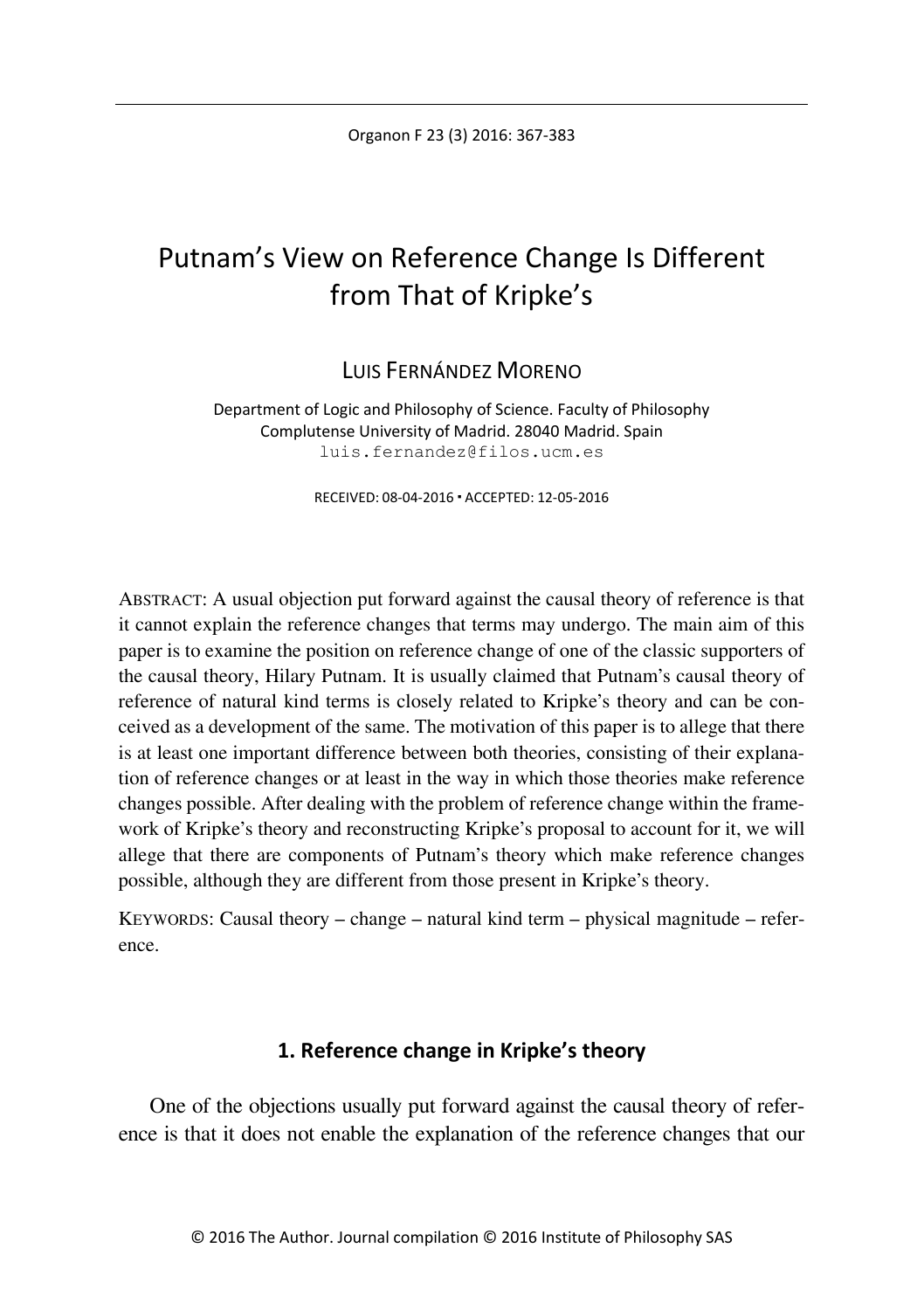terms can experience.<sup>[1](#page-1-0)</sup> The aim of this section is to present the problem of reference change and to reconstruct Kripke's position in that respect. However, for this problem to be adequately dealt with, it is appropriate to present Kripke's theory of the reference fixing of proper names and natural kind terms.

According to Kripke's theory (see Kripke 1980), a term – proper name or natural kind term – is introduced in an *initial baptism* in which its reference is fixed by ostension or description, although Kripke concedes the possibility of subsuming the ostensive introduction under the descriptive introduction (Kripke 1980, 97). The terms are transmitted by the introducers of the term to other speakers, thus establishing *causal chains*, although for a speaker to be a link of a chain[2](#page-1-1) it is required that, when he learns the term, he *intends* to use it with the *same reference* as it was used by the speakers from whom he learnt it. However, since the reference of a term is fixed in an initial baptism and its reference is, in principle, maintained *constant* in its transmission through causal chains, it does not seem likely that the reference of a term may change.

At this point, the question arises as to whether the causal theory of reference, in Kripke's version, could explain the changes of reference that our terms have undergone or may undergo or, at least, whether it would make such changes possible.

It is noteworthy that Kripke himself accepted that proper names are subject to *changes of reference* admitting that the same can happen with natural kind terms. In order to illustrate the changes of reference that proper names may undergo we can resort to one of the most famous examples, that of the name "Madagascar" presented by Evans in his criticism of causal theories of reference and especially of Kripke's theory (see Evans 1973, 11). It was also taken

<span id="page-1-0"></span> <sup>1</sup> This objection has been presented by different authors; two of the first ones to put it in writing were G. Evans and A. Fine; see Evans (1973) and Fine (1975).

<span id="page-1-1"></span><sup>2</sup> Kripke often expresses himself as if the links of a causal chain were speakers themselves (see, e.g., Kripke 1980, 91), instead of uses of terms by speakers, but the causal connections in a chain take place between uses of terms. For this reason, it would be more appropriate to regard uses of terms as the links of the chain. However, for simplicity's sake, and as I have already begun to do, I will often make use of the first, briefer, way of exposition. In this case, a speaker becomes a link of a causal chain when he firstly uses the term that he has acquired from its use by other speakers, under the assumption that the requirement concerning the intention of the speaker who learns a term is fulfilled, as indicated in the continuation of the sentence in the body text to which this footnote is appended.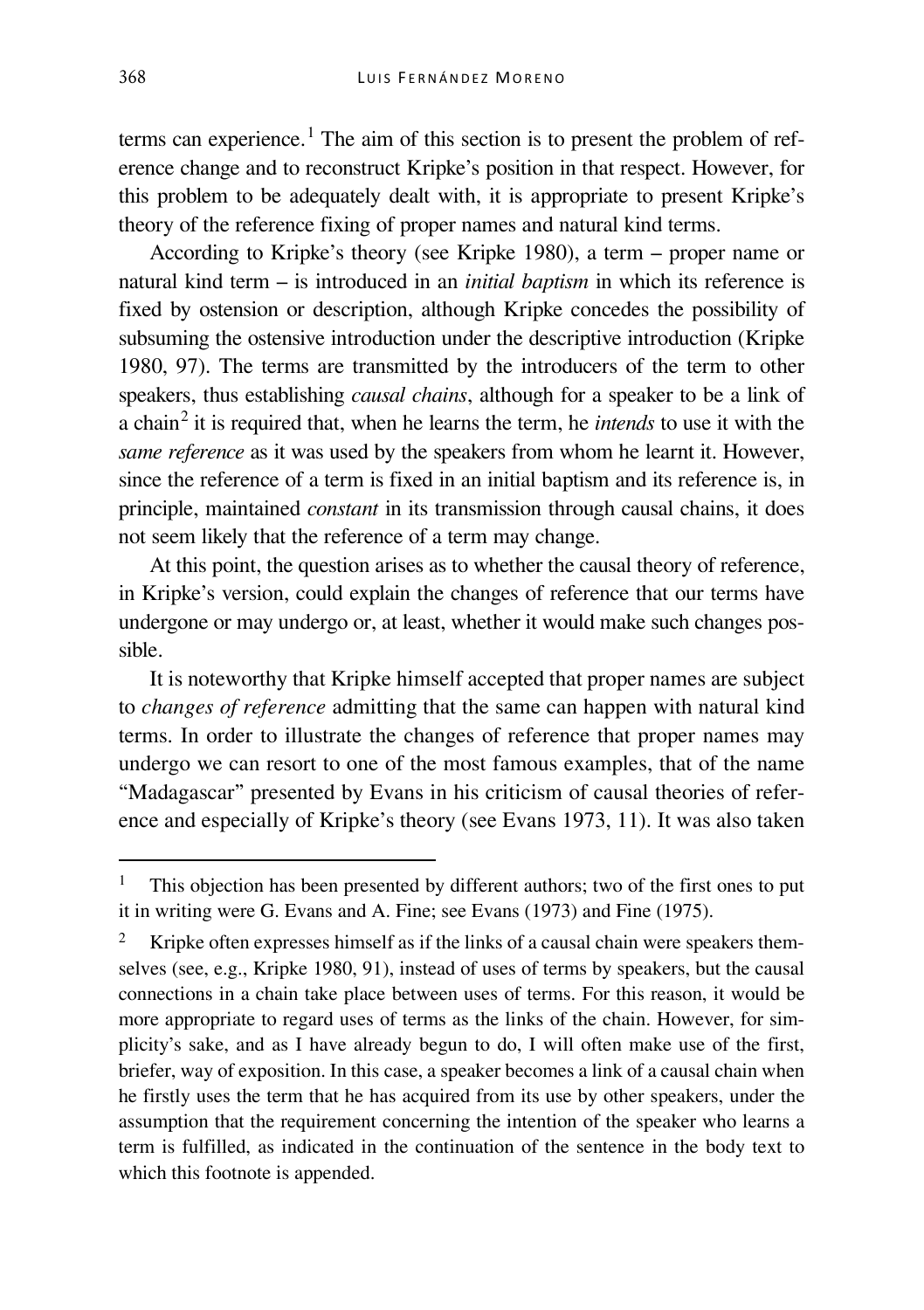into consideration by Kripke in section (e) of the Addenda of his (1980), initially published in 1972. [3](#page-2-0) The example of the change of reference undergone by the name "Madagascar" can be exposed in the following way. At the beginning the name "Madagascar" (in the strict sense, presumably a name from which it has derived) was used by native speakers to designate a part of mainland Africa. Let us suppose that this entity was the one involved at the initial baptism of the name and thus at its reference fixing. However, Marco Polo, who learnt that name from speakers who used it with such designation, misunderstood those speakers, and though he intended to use the name "Madagascar" to refer to the *same* entity to which they referred, he came to use it to refer to the island to which we presently refer by this name. In this example Marco Polo fulfils the condition required by Kripke in (1980) for a speaker to become a member of the same causal chain to which the speakers from whom he learns the name belong. This condition is that the speaker in question, when he learns the term, *intends* to use it with the same reference as it was used by those speakers. Precisely in the aforementioned example it is assumed that Marco Polo had such *intention*, but this does not prevent Marco Polo from using the name to refer to a *different* entity. Hence, Kripke's theory would not provide *sufficient* conditions for the reference of proper names.

Kripke himself, alluding to the example presented by Gareth Evans, comes to recognize, in the mentioned section of his (1980)'s Addenda, the existence of reference changes and he proposes an explanation of them:

Real reference can shift to another real reference, fictional reference can shift to real, and real to fictional. In all these cases, a present intention to refer to a given entity (or to refer fictionally) overrides the original intention to preserve reference in the historical chain of transmission. (Kripke 1980, 163) [4](#page-2-1)

Thus, Kripke makes a proposal to explain reference changes, according to which those changes take place when the intention of a speaker to use a term (proper name or natural kind term) with the same reference as the speakers from whom he learnt it – the "original intention" – fails. This is due to the fact that a present intention to refer to a specific entity overrides the original one. After

<span id="page-2-0"></span><sup>&</sup>lt;sup>3</sup> Thus, Kripke should have known Evans's objection before Evans (1973) was published.

<span id="page-2-1"></span><sup>4</sup> As it happens in this passage, Kripke sometimes alludes to a causal chain as a "historical chain of transmission".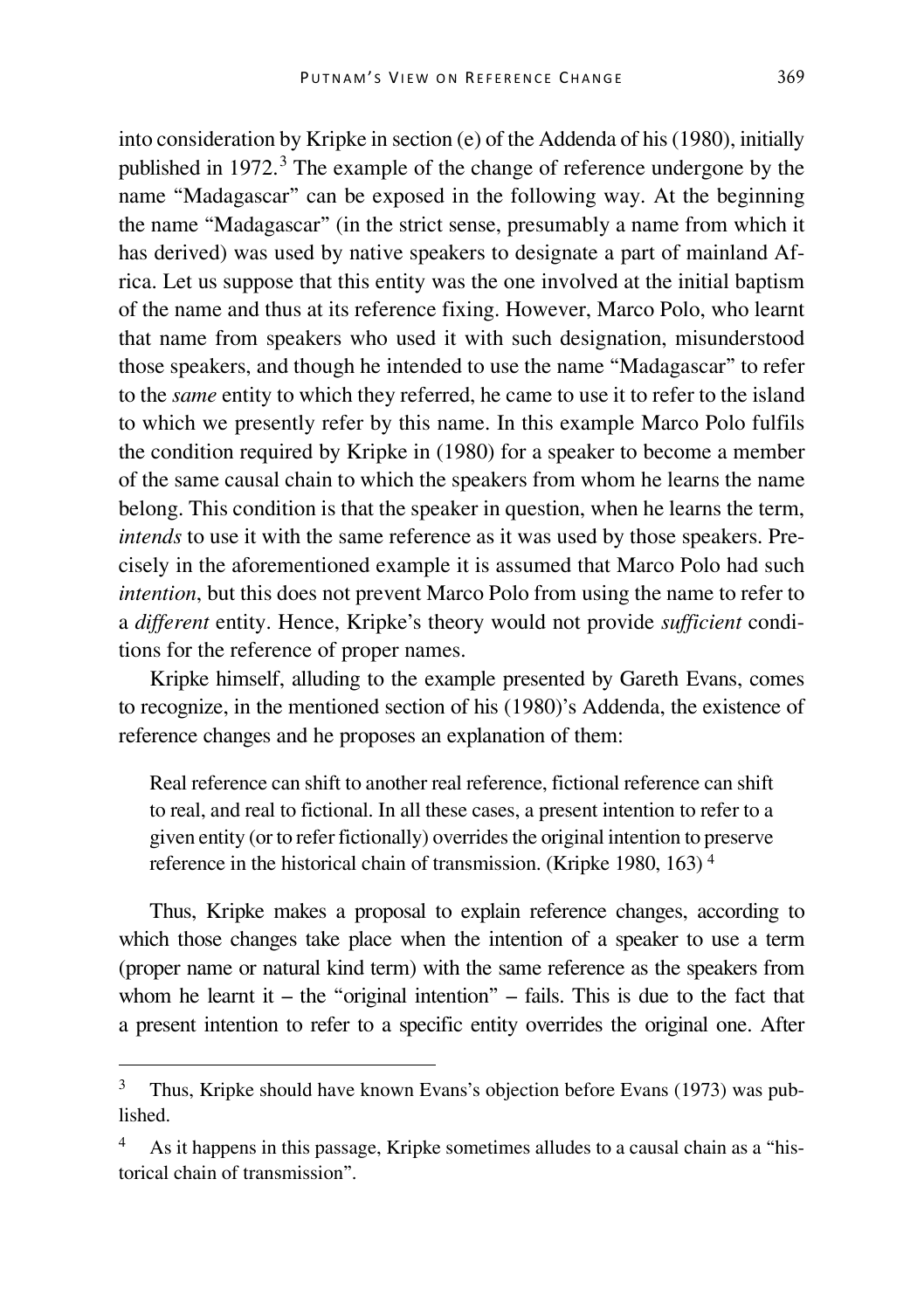making this proposal to explain reference changes, Kripke admits that "[t]he matter deserves extended discussion" (Kripke 1980, 163).<sup>[5](#page-3-0)</sup> In the same section (e) of the Addenda, after the quoted passage, Kripke outlines another proposal to explain reference changes, although he presents it as a supplement to the former one. In this regard he asserts that "we must distinguish a present intention to use a name for an object from a mere present belief that the object is the only one having a certain property, and clarify this distinction" (Kripke 1980, 163).

However, those proposals to explain reference changes are different and thus the second can hardly be considered as a supplement to the former. The former one is based on the distinction between a present intention and the original intention, in the sense already mentioned, while the second, on the distinction between a present intention and a present belief. After sketching this second proposal Kripke adds: "I leave the problem for further work" (Kripke 1980, 163). Nonetheless, he never developed the second proposal, and his main proposal seems to be the former one, since in further writings Kripke resorts to the distinction between two sorts of intentions to explain reference changes, although he does not use the notions of original and present intentions.

In Kripke (2013), which contains the revised transcription of *John Locke Lectures* delivered by Kripke in 1973, that is, one year after the first edition of "Naming and Necessity", he proposes an explanation of the reference change of the name "Madagascar" resorting to the distinction between semantic reference and speaker's reference. This distinction was already alluded to by Kripke in the first edition of "Naming and Necessity", published in 1972 (see Kripke 1980, 25, note 2) − without using explicitly the denomination of "speaker's reference" −,

<span id="page-3-0"></span><sup>&</sup>lt;sup>5</sup> However, given "the predominantly social character of the use of proper names" (Kripke 1980, 163), he sketches tentatively, also in the section (e) of the Addenda of (1980), a possible account for that proposal to explain reference changes, applicable in particular to the "Madagascar" case. This is the following. According to that social character, as a rule a speaker intends to use a name in the same way as it was used by the speakers from whom he learnt it – this intention corresponds to the original intention already mentioned –, but in the case of the name "Madagascar" that "social character dictates that the present intention to refer to an island overrides the distant link to native usage" (Kripke 1980, 163). Here we have also the distinction between two sorts of intentions, as it happens in the proposal corresponding to the quoted passage in the body text, and the difference between both passages seems to be mainly that in this second one it is emphasized the social character of the use of language as a reason for the difference of reference corresponding to the original intention and to a disagreeing present intention.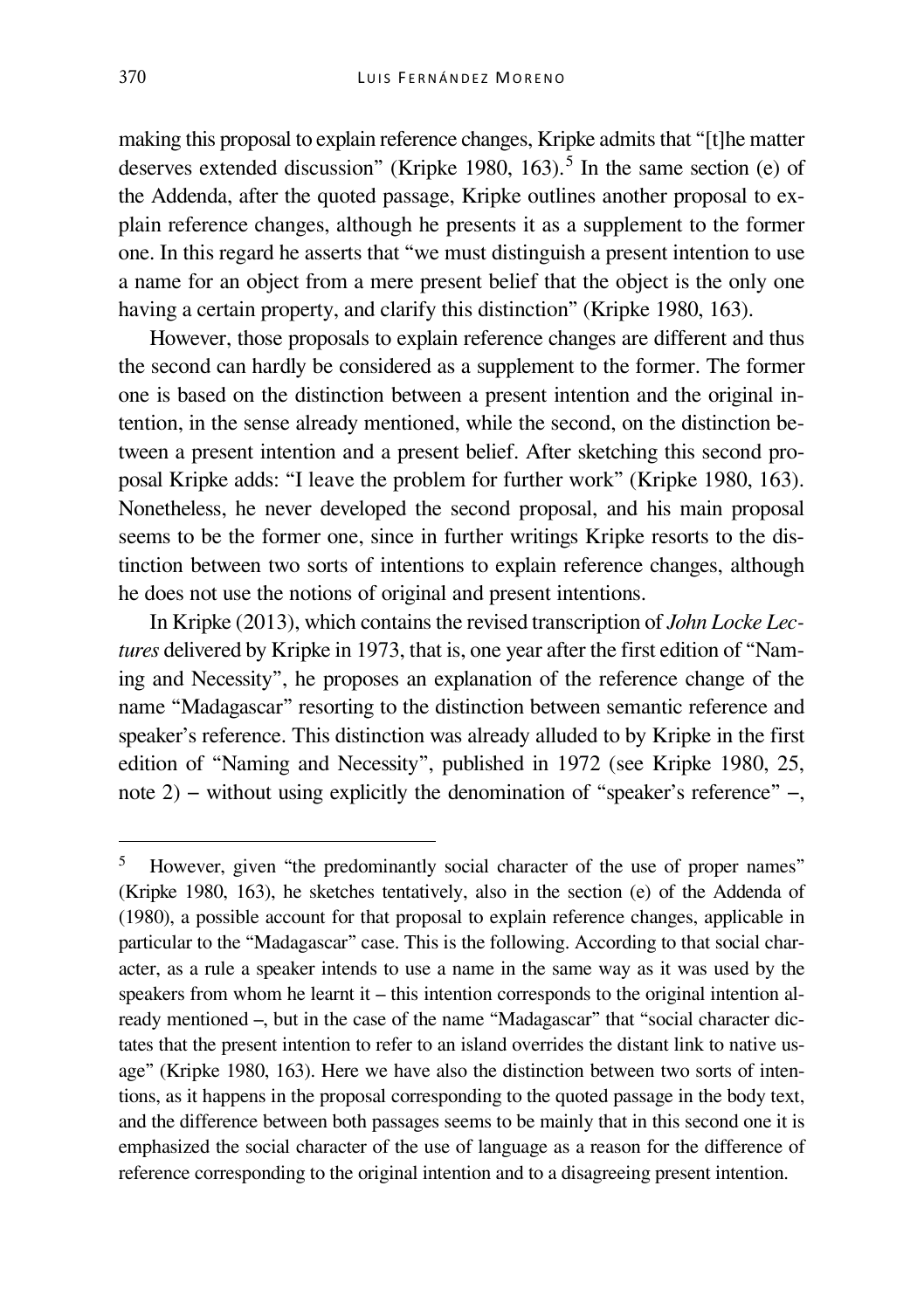where he indicates that the notion of reference that he deals with in that writing is that of semantic reference. The explicit distinction between the two notions of reference mentioned is put forward in his contribution to Harman et al. (1974) and especially in Kripke (1977), where he outlines the proposal contained in his (2013) to explain reference changes, which is the following.

The *semantic referent* of a term (without indexicals) is determined by linguistic conventions and hence, in the case of a proper name, the referent is the object that by virtue of those conventions becomes the bearer of the name. The semantic referent of a term, as used by a speaker, is given by the *general intention* of the speaker to refer to the object that is the referent of the term according to the linguistic conventions. The *speaker's referent* of a term is given by a *specific intention* of a speaker, on a particular occasion, to refer by means of the term to an object, which can be different from the semantic referent of the term. In general, the speaker believes that said object is the semantic referent of the term, but this belief can be mistaken. Thus, the speaker's referent of a term can be an object different from its semantic referent. Leaving aside the end notes of Kripke (1977), he finishes this paper with the following words:

I find it plausible that a diachronic account of the evolution of language is likely to suggest that what was originally a mere speaker's reference may, if it becomes habitual in a community, evolve into a semantic reference. And this consideration may be *one* of the factors needed to clear up some puzzles in the theory of reference. (Kripke 1977, 271)

Although Kripke does not indicate in that passage which other factors could be required to solve those puzzles, one of the puzzles mentioned by Kripke in the end notes to that paper is that of the reference change of the name "Madagascar" (see Kripke 1977, 276, n. 39). In fact, in Kripke (2013) his proposal to explain such reference change is that the use of "Madagascar" by Marco Polo to refer to an island was a case of speaker's reference, which eventually has become the semantic reference of the name. Thus, Marco Polo could be regarded as an initial baptizer of the referent of the name "Madagascar" as we use it at present (see Kripke 2013, p.137, n. 4), in which case we are members of the causal chain beginning with that baptism.<sup>[6](#page-4-0)</sup>

<span id="page-4-0"></span>This is a slightly different sort of initial baptism from the one considered by Kripke in (1980), according to which that baptism involves the *first* use of the name in which the reference of the name is fixed, ostensively or descriptively. According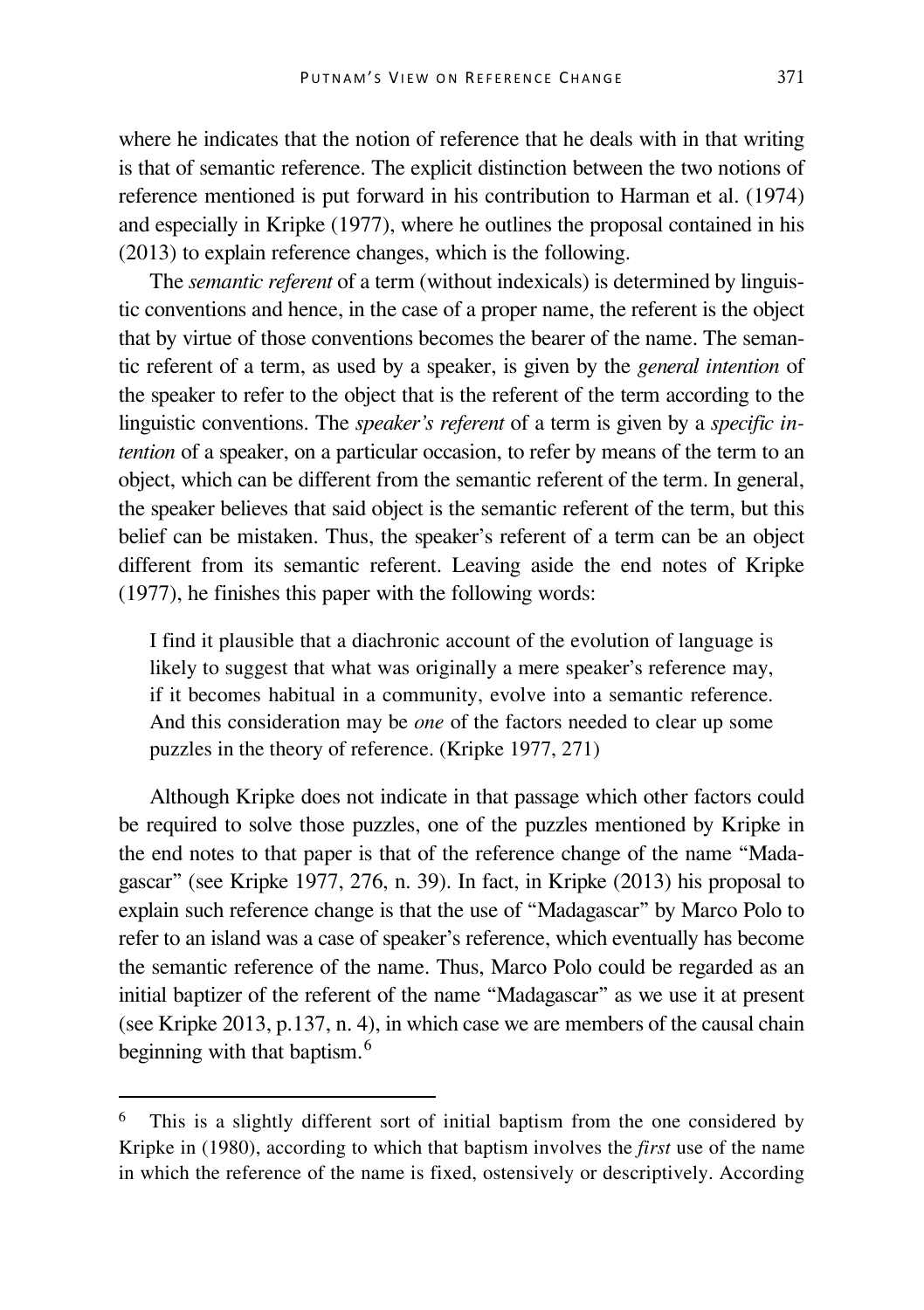Let us summarize some of our considerations: Kripke recognizes in the Addenda of his (1980) that there is no guarantee that the reference of proper names and of natural kind terms remain invariable throughout the flow of history. One of the conditions that appeared to imply the invariability of the reference through causal chains is that the speaker intends to use the term that he acquires with the same reference it had in its use by the speakers from whom he learnt it. The fulfilment of this condition however, does not guarantee that the reference of the term in its use by the new speaker should be the same as the one in its use by previous speakers. Thus, Kripke's reference theory enables the reference changes that our terms may go through; furthermore he has put forward a proposal to explain such changes, based on the distinction between semantic ref-erence and speaker's reference.<sup>[7](#page-5-0)</sup>

### **2. Reference change in Putnam's theory**

Putnam is also one of the advocates of the causal theory of reference, although his theory does not focus on proper names but only on natural kind terms. The aim of this section is to examine whether Putnam's reference theory makes reference changes possible. Our answer will be affirmative, although Putnam does not resort to the distinction between semantic reference and speaker's reference, as Kripke did.

In order to deal with Putnam's theory, it is convenient to divide natural kind terms into two groups. First, those through whose usage we refer – or, at least, we propose to refer – to non-observable entities, such as the terms "hydrogen"

to the remark just mentioned from Kripke (2013) we can also speak of an initial baptism when the reference of a term is fixed to a different object from the one referred to by the term in the past and that introduction of the term originates a different casual chain.

<span id="page-5-0"></span><sup>7</sup> Kripke claims that proper names and natural kind terms are rigid designators, and Putnam also maintains that natural kind terms have that feature. A term is a rigid designator if it refers to the same entity with respect to all possible worlds or at least with respect to all possible worlds where the referred entity exists. However, rigidity does not conflict with reference changes, since these changes do not exclude that the term in its former use rigidly designates the entity that was its referent and that in the later use it rigidly designates the entity that has come to refer to.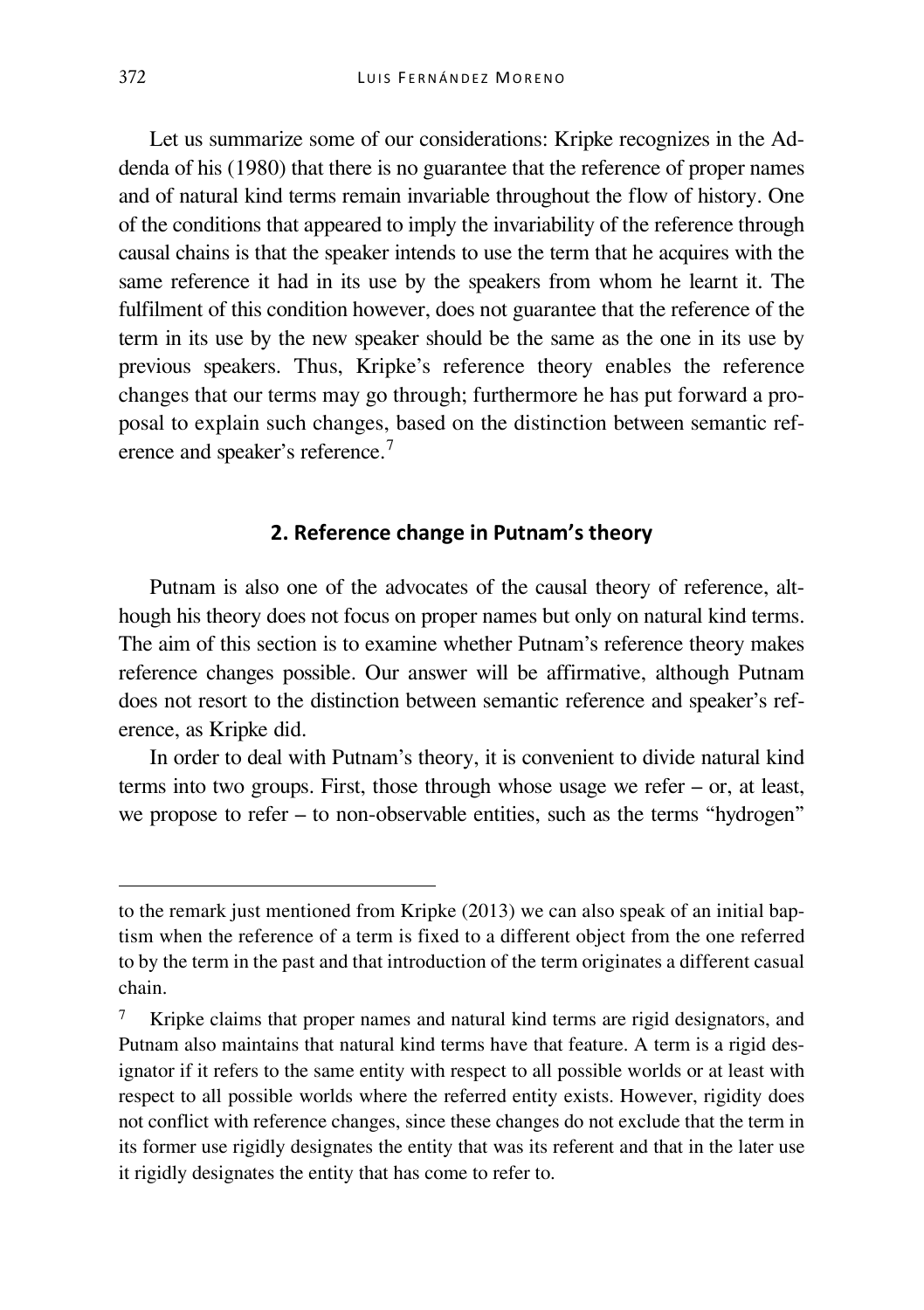or "oxygen" and physical magnitude terms like "electricity".[8](#page-6-0) Second, those that designate observable entities, like the terms "water" and "gold". For the sake of brevity, we will allude to the first ones as "theoretical terms" and to the entities referred by them, i.e., belonging to their extension as "theoretical entities", while we shall refer to the second ones as "observational terms" and to the entities belonging to their extension as "observational entities". Although the concept of observability is historically relative, as it is therefore the division in question, such division can prove useful to our aim.

## *2.1. The reference of theoretical terms*

Putnam's first considerations concerning the reference change of theoretical terms are contained in Putnam (1962), where he maintained that "*the reference of theoretical terms is preserved across most theory change*" (Putnam 2015, 21), thus rejecting the thesis of referential incommensurability, according to which theory changes involve changes of reference in the central terms common to respective (successive or competing) theories or, for short, theory changes involve reference changes. In that article, Putnam conceives theoretical terms as lawcluster concepts, i.e., concepts whose identity is determined by a cluster of laws (where the notion of law is understood in a broad sense) in such a way that the rejection of one of those laws does not affect the identity of the concept. Even if we abandon one important law of the cluster he claims that "the meaning has not changed enough to affect 'what we are talking about'" (Putnam 1962, 53). In this regard, Putnam puts the example of the term "kinetic energy" in Newtonian mechanics and in Einsteinian physics, where in the latter the law  $e=1/2mv^2$  (the Newtonian definition of kinetic energy) is replaced by a more complicated law (cf. Putnam 1962, 44). However, we will leave aside Putnam's (1962) view, since he is not explicit about under which circumstances there could be a change in the reference (and meaning) of a theoretical term. We shall focus on his view of theoretical terms, mainly of physical magnitudes, in Putnam (1973), where he appeals to a specific procedure of introducing theoretical terms and fixing their reference.

Since we postulate the existence of theoretical entities to explain certain observable events, it is plausible to assume that in order to fix the reference of theoretical terms we need to look at the observable events involved. In fact, Putnam

<span id="page-6-0"></span>Putnam includes physical magnitude terms into natural kind terms (see, e.g., Putnam 1983, 71).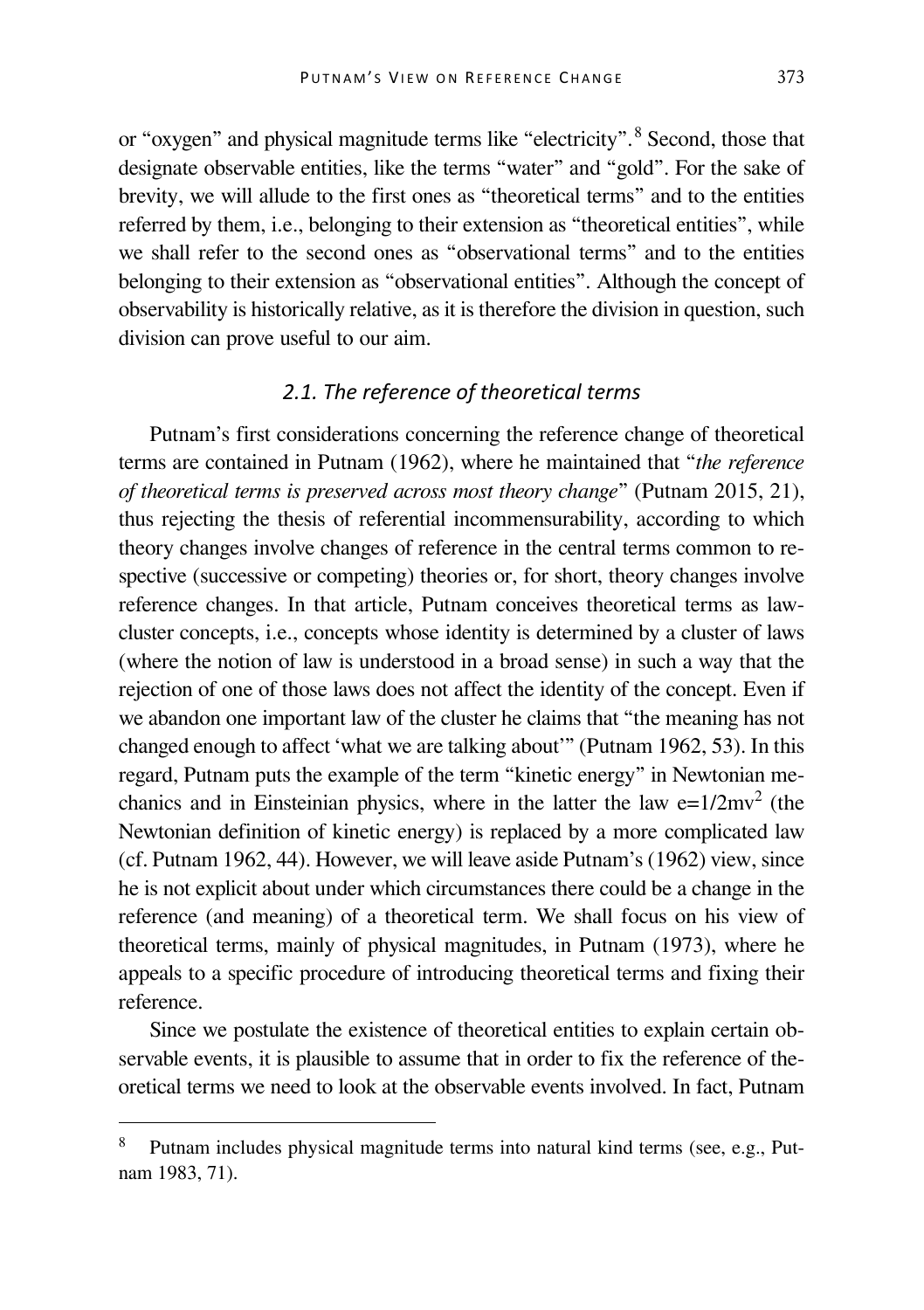claims that the reference of theoretical terms is determined by means of *causal descriptions*, more precisely, of descriptions in which the referent of a theoretical term is characterized as the entity that causally produces certain observable ef $f_{\text{ecte}}$ <sup>[9](#page-7-0)</sup>

This is the framework for Putnam's explanation of the reference of physical magnitude terms, concerning which he says:

This account stresses causal descriptions because physical magnitudes are invariably discovered through their effects, and so the natural way to first single out a physical magnitude is as the magnitude responsible for certain effects. (Putnam 1973, 202)

In this passage, Putnam appeals to the introducing events, similar to the initial baptisms in Kripke's theory, in which the reference of physical magnitude terms is "first" determined. In any case, Putnam maintains certain theses which supplement – or are a consequence of – their proposal concerning the determination of the reference of theoretical terms. One of them is that the reference or extension of theoretical terms does not – generally − shift by changes in the theories to which the terms belong. The plausibility of this thesis is linked to the proposal about how the reference of theoretical terms is determined, that is, through *causal descriptions*.

The form adopted by causal descriptions used to fix the reference of theoretical terms is, according to Putnam, the following:

the reference of  $T =$  the entity responsible for certain effects O (in a certain way)

The instances of this schema would be obtained by substituting the name of a theoretical term for " $T$ "<sup>[10](#page-7-1)</sup> and, for "O", some statement which describes

<span id="page-7-0"></span> <sup>9</sup> Besides this primary sense of the notion of causal description, Putnam admits what we can regard as a secondary sense of this notion (see Putnam 1973, 202), according to which causal descriptions are those which in spite of not being causal in the strict sense, determine the reference of a term with the help of other terms whose reference has been fixed through causal descriptions. Nevertheless, in the following we will confine ourselves to the primary sense of the notion of causal description.

<span id="page-7-1"></span><sup>&</sup>lt;sup>10</sup> Depending on the sort of theoretical entity designated by the term "T", instead of the generic term "entity", a more specific general term, such as "magnitude", "kind", "particle", etc. could appear in the description in question.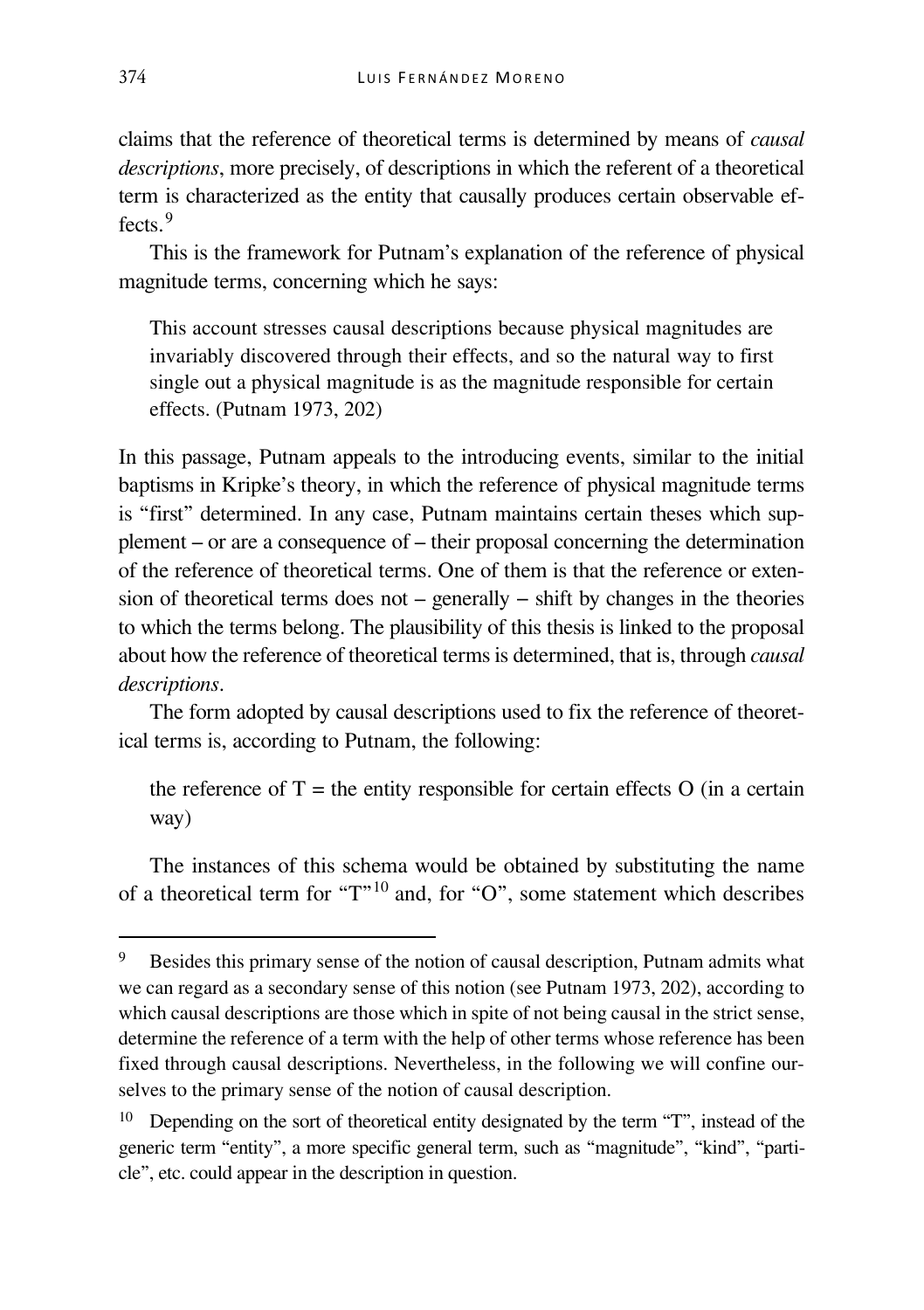observable effects caused by the entity designated by the theoretical term<sup>[11](#page-8-0)</sup> – supposing that the term substituted for "T" has reference.

However, Putnam does not require that the descriptions in question are correct, but only that they are approximately correct. Taking as example the term "electricity", he requires that in the "*introducing event*" of the term "electricity" be given an "*approximately correct definite description* of […] [that] physical magnitude" (Putnam 1973, 200; his emphasis); this is required to fix the reference of the term "electricity" – and to acquire the ability to use that term.<sup>[12](#page-8-1)</sup> Thus, Putnam's view of the reference fixing of physical magnitude terms and of natural kind terms in general involve descriptive components.

Now, returning to the form of the causal descriptions used to fix the reference of theoretical terms, it is noteworthy that in the causal description that constitutes the right member of that identity no explicit indication appears regarding the properties of the entity that causes such observable effects. It should be assumed that the reason for such restriction in the causal description's content consists precisely in avoiding that the referent of the description in question, and hence of the corresponding theoretical term, should be modified by changes in our theories.

In order to prevent the content of causal descriptions being influenced by our theories concerning the entities (supposedly) designated by such descriptions, Putnam makes the following assertion. In case someone appeals in the causal description of an entity  $-$  in addition to the observable effects produced by it  $-$  to certain properties the entity lacks, we could be justified in claiming that the description in question – instead of not describing anything, and hence not having reference – describes, though wrongly, the entity in question. Moreover, according to Putnam we could be justified in claiming that the reference of the theoretical term as – wrongly – characterized by such description and as

<span id="page-8-0"></span><sup>&</sup>lt;sup>11</sup> In the specification of the form of the causal descriptions I have inserted the phrase "in a certain way" between parentheses because, though Putnam includes those words in the statement of the form adopted by such descriptions, exemplified with the term "electricity" (cf. Putnam 1973, 200), in another passage (see Putnam 1973, 201) he does not take into consideration the way in which electricity causes the observable effects in question and pays attention exclusively to such effects. The same happens in the quoted passage above corresponding to Putnam (1973, 202; and 1975c, 274).

<span id="page-8-1"></span><sup>&</sup>lt;sup>12</sup> However, although Putnam accepts that descriptions are used to fix the reference of terms, he would reject that those descriptions are synonymous with the terms (see Putnam 2015, 35 and 104, n. 62).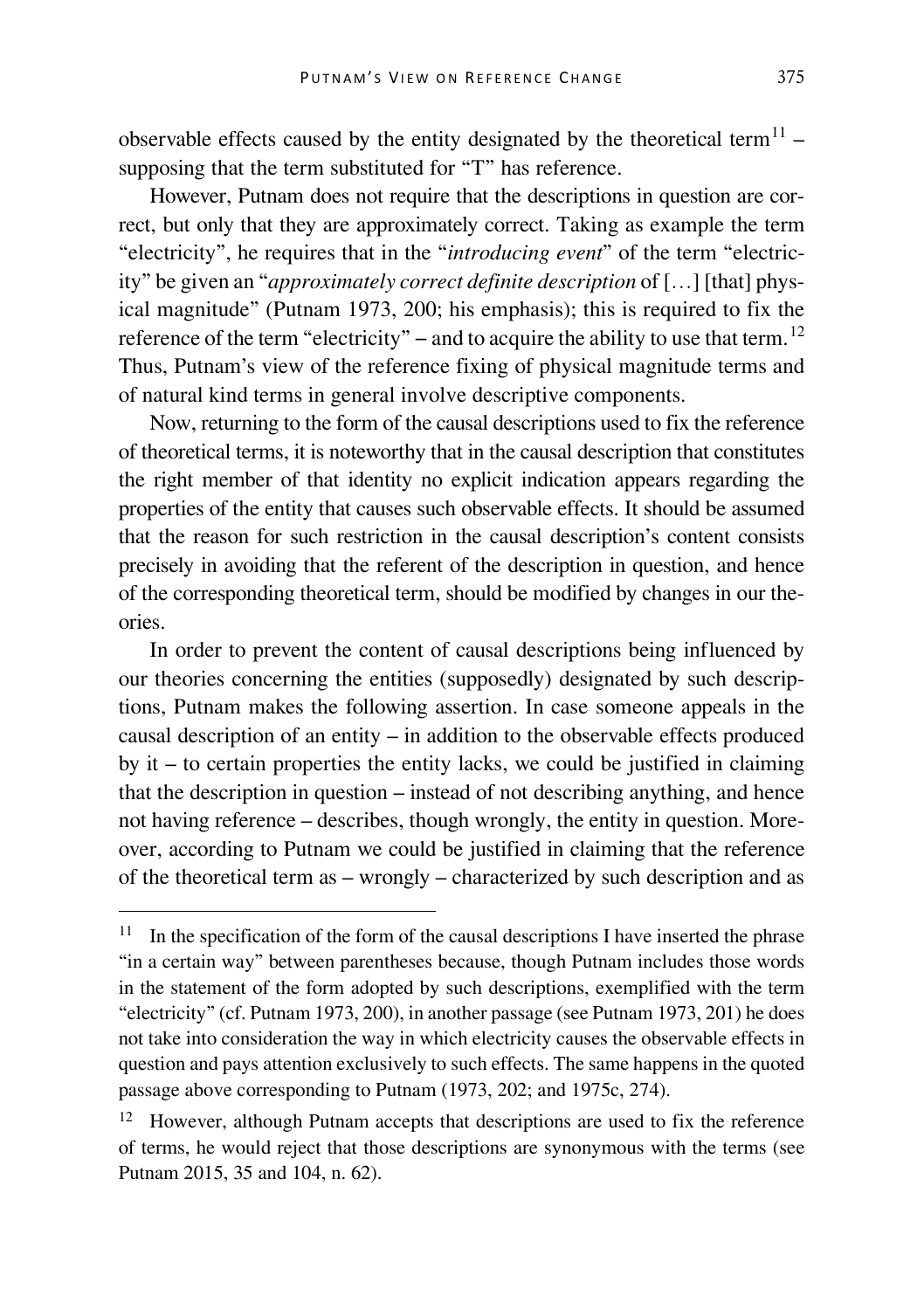– rightly – characterized by other description is the same (cf. Putnam 1973, 201).

Putnam justifies such claims appealing to a methodological principle of interpretative charity which he calls *The Principle of Benefit of Doubt*, whose aim is to preserve the reference across theory change. This principle stipulates that when an expert, *i.e., par excellence* a scientist introduces a term through a description, we have to concede him the benefit of doubt, assuming that he "would accept reasonable modifications of his description" (Putnam 1975c, 275). One of the aims of this principle is to question the thesis of the incommensurability of theories in its referential version, i.e., the thesis that theory changes involve reference changes. This thesis, at least in some of its main versions, is based on a version of the descriptivist theory of reference according to which the reference of the central terms of theories is determined by the principles of the theories in which they appear. As a result of this, to the extent that successive or competing theories contain different and even incompatible principles and hence associate different descriptions or properties with such terms, the reference of the terms in question will be different.<sup>[13](#page-9-0)</sup> In order to neutralize the above thesis, it should be held that the reference of the central terms of our theories is not determined in the way mentioned. Or even partially accepting this way of determining the reference – by means of descriptions, although probably not with such scarce content as the causal descriptions proposed by Putnam – it should be alleged that in many cases reasonable modifications of the descriptions associated with terms by earlier theories make them equivalent to descriptions corresponding to later theories and more specifically to present prevailing theories. As already said, it is only required that the former descriptions be approximately correct.

However, since the modifications or reformulations in question have to be carried out according to the theories dominant in each historical period, it is presumable that through the application of the Principle of Benefit of Doubt it can be sustained that the reference of terms common to former theories and to present prevailing theories is the same. In this regard, the resulting problem is that the notion of *reasonable* modification or reformulation is not liable to a precise

<span id="page-9-0"></span><sup>&</sup>lt;sup>13</sup> The cases in which different descriptions determine the same referent will be presumably isolated cases. Of course, the identity of reference is excluded if the descriptions in question are incompatible, because they are based on laws or principles with such character.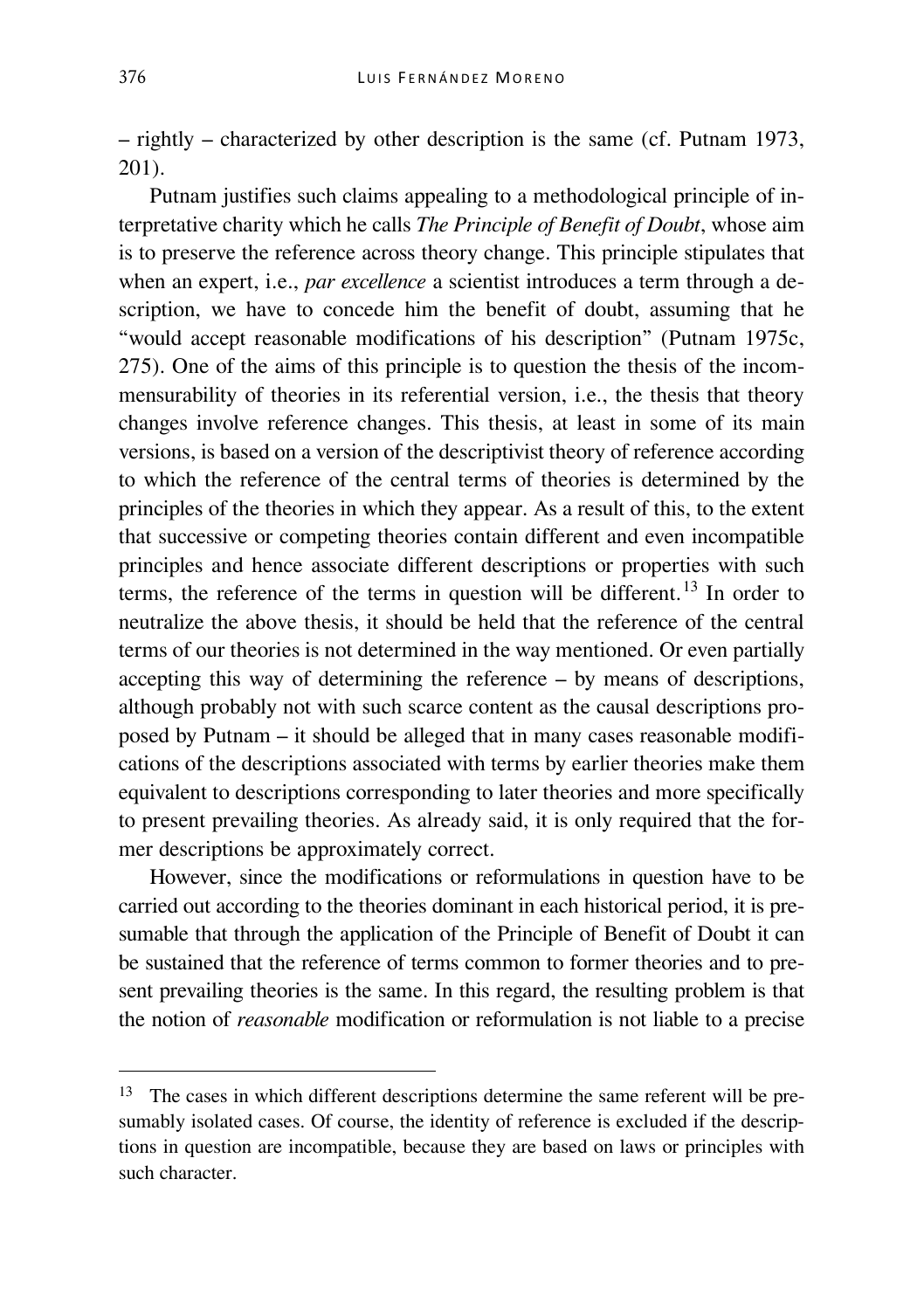analysis and furthermore it is difficult to establish, perhaps with the exception of certain limit cases, when the reformulation of a description and hence the application itself of the Principle of Benefit of Doubt is reasonable or non-reasonable. One kind of examples in which the reformulation of a description could be reasonable is that in which the description in question, belonging to a former theory, is from the point of view of a present prevailing theory approximately correct, as it happens, according to Putnam, with the description of the electron by Bohr (see Putnam 1975c, 275).<sup>[14](#page-10-0)</sup> However, in judgements of that sort, in which adopting our present theories the descriptions belonging to former theories are evaluated as *approximately* correct, the notion of reasonability is being implicitly resorted to.

Nevertheless, there will be cases in which the reformulation will not be so reasonable, as, for instance, in the following case:

What in the years 1880 Stoney baptized as 'electron' was not at all an elementary particle, but the minimal quantity (non-corporeal) of electricity that is transported in the electrolysis […] [and] the intersection of the extension of that concept with the extension of the present concept of electron is the empty set. (Moulines 1995, 222; my translation)

The modifications to be introduced in that description so as to assimilate it to the present descriptions associated with the term "electron" would be certainly drastic, and in this example the application of the Principle of Benefit of Doubt seems to be unreasonable. Examples like this support the thesis that there are cases in which theory changes are accompanied by reference changes.

Therefore, excepting certain cases that we can consider as *limit cases* – exemplified by the one mentioned by Putnam concerning Bohr's conception of the electron and the one pointed out by Moulines − the reasonable or unreasonable character of the application of the Principle of Benefit of Doubt is de-

<span id="page-10-0"></span><sup>&</sup>lt;sup>14</sup> When Putnam comes to justify this assertion he gives the utmost importance to the fact that such as electrons are conceived at present they are considered responsible for the main effects that Bohr attributed to the entities satisfying his description of electron, but Putnam points out too that in the description of electron by Bohr it was also resorted to the fact that the electrons had a determinate mass and a determinate charge, which coincide with the ones assigned at present. Therefore, Putnam should concede that the description of electron formulated by Bohr possesses more content than the one gathered in the form of the causal descriptions he proposes.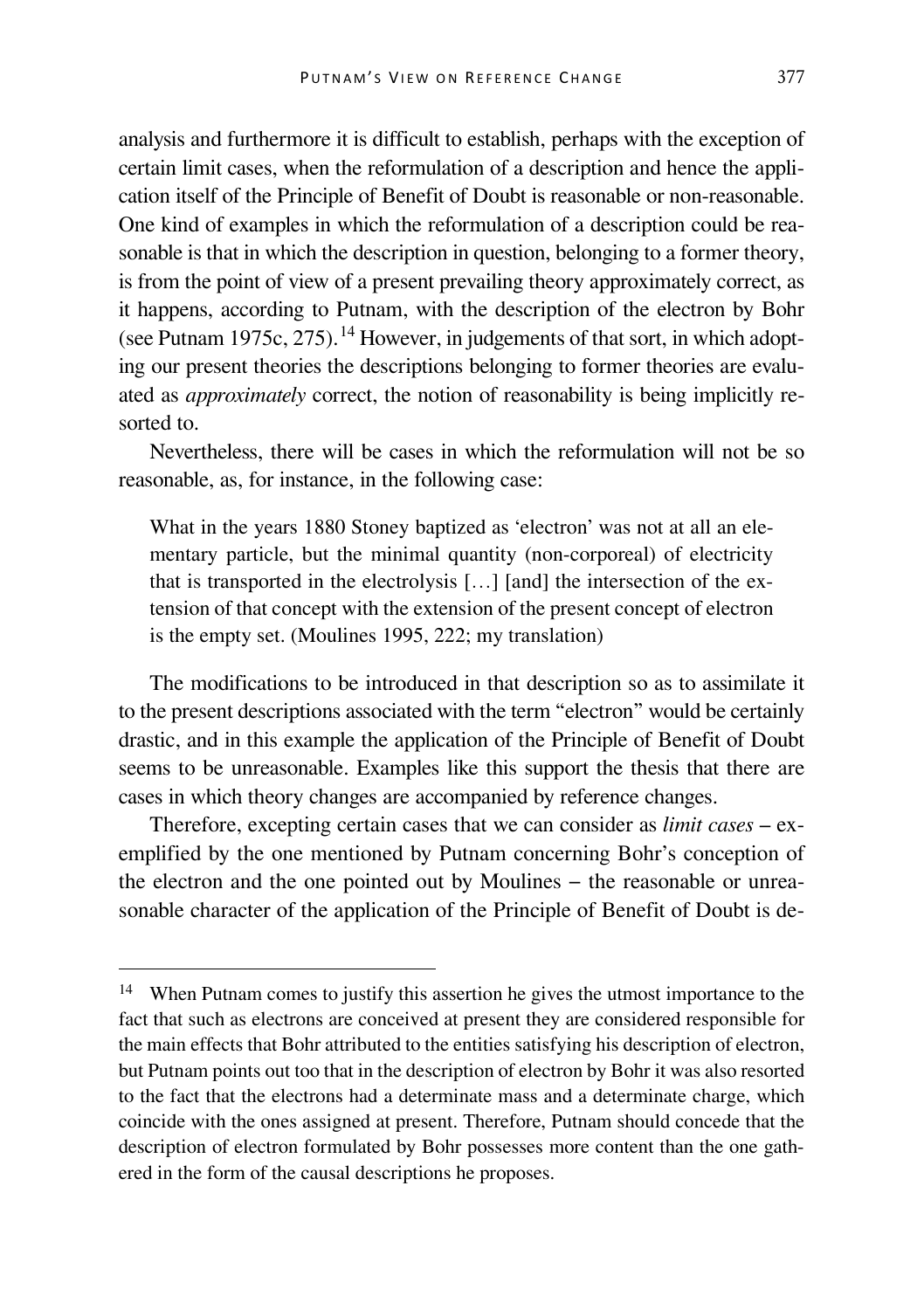batable. Furthermore, Putnam qualifies that when the experts who have introduced or introduce a term by means of a description intend this to be taken literally, it is not possible to attribute to them a *reasonable* doubt (Putnam 1975c, 275). But this qualification raises an additional problem, since concerning earlier experts we do not know in many cases what their intentions were or, more precisely and using Putnam's words quoted above, whether they "would accept reasonable modifications" of their descriptions and therefore whether we should concede them the benefit of doubt. Thus, it will be the present experts who will have to decide on the reasonability of the application of the Principle of Benefit of Doubt to descriptions formulated by earlier experts, in many cases, without counting on evidence concerning what their intentions were. And here a debate may arise between the advocates of referential incommensurability and their opponents, and therein the Principle of Benefit of Doubt can be of little help, since the question has to do precisely with the reasonability of its application to particular cases. As a rule, there will be no cases where both contenders agree, except perhaps for the ones corresponding to those like the two above-mentioned limit cases.

According to the preceding considerations, and as far as *theoretical terms* are concerned, there will be theory changes regarding which Putnam could accept that there have been – or could have been – *reference changes*. These cases will be, on the one hand, those in which the descriptions associated with a term by experts advocating dissimilar theories are very different and hence the application of the Principle of Benefit of Doubt becomes unreasonable. On the other hand, those in which the descriptions associated with a term by experts who sustain dissimilar theories are different and these experts intend – or there is a clear evidence that they intend or intended – that such descriptions would have to be taken literally, without any modifications in that regard.

#### *2.2. The reference of observational terms*

At this point, it is advisable to take into account the natural kind terms we have denominated "observational terms", i.e., those that refer to observable entities, since the reference change that observational terms could undergo will support the reference change that theoretical terms are capable of – as we have pointed out, the reference of theoretical terms is determined on the basis of its observable effects. Thus, the question can be posed as to whether Putnam's reference theory enables the reference changes that observational terms have, or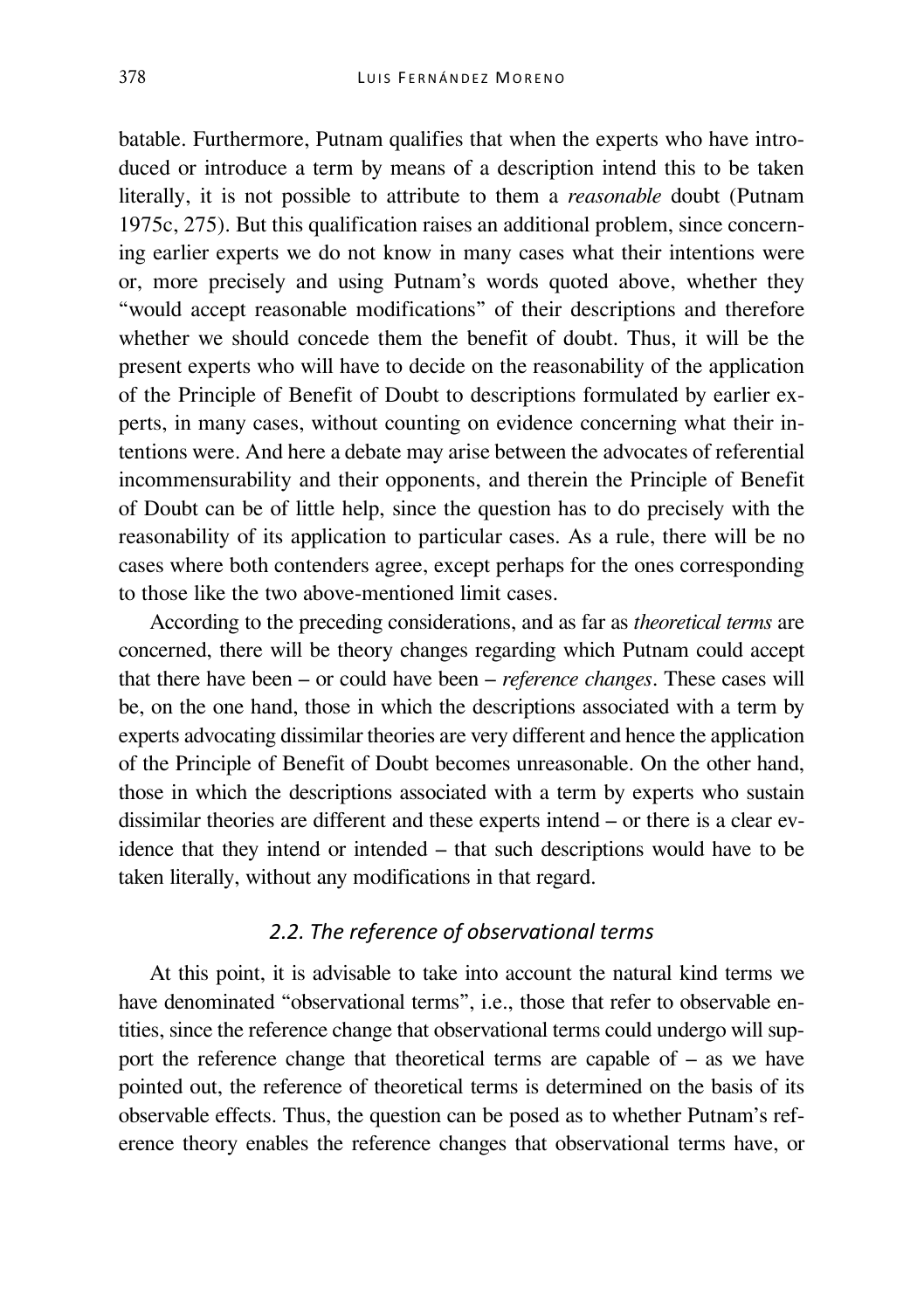could have, undergone. In this respect, we would concentrate our considerations on the natural kind term "water" – a prototypical observational natural kind term − though *not* in its ordinary use, but only in its use in chemistry.

On this matter, according to Putnam's theory of (observational) natural kind terms put forward in Putnam (1975b), the reference or extension of a natural kind term such as "water" is fixed by the relation of kind-identity with paradigmatic samples of the kind. This identity will be constituted by underlying properties shared by such samples – i.e., by their internal structure. In this regard, it is generally assumed that the delimitation of the paradigmatic samples of a natural kind, which in principle will take place through properties concerning their external appearance, is not problematic. Furthermore, it is supposed that such delimitation, as well as the relation of kind-identity is independent of our theories concerning the kind. In this way, neither the paradigmatic samples of a kind nor the relation of kind-identity would be affected by changes in our theories about the kind.

Although in my view both claims could be questioned I will focus only on the second one − see however note 17 concerning the first claim. In this regard, it can be argued that the relation of kind-identity will depend, partly, on the *metascientific* conceptions of the experts regarding the notion of kind-identity. This will be contained in their theories on the natural kind in question, on account of which changes in those conceptions *could* bring about changes in the extension of the corresponding natural kind term.

In order to illustrate this assertion, it is suitable to resort to a historical example presented by Kuhn concerning the use of the term "water" in chemistry (see Kuhn 1989 and 1990).

According to present chemistry, water is a natural kind whose chemical composition is H2O and can be in solid, liquid or gaseous state. Therefore, the extension of the term "water" consists of samples whose chemical composition is  $H_2O$ , independently of their being in solid, liquid or gaseous state. However, Kuhn points out that this was not so according to the chemical theory prevailing around 1750. Kuhn asserts that at that time, that is, before the "Chemical Revolution", to different states of aggregation – that is, to the solid, liquid and gaseous states – there corresponded different chemical kinds. A chemical kind could *only* be in one of those states, and in the way water was conceived in 1750, an *essential* property of water consisted, according to Kuhn, in being a liquid. Therefore, the reference of the term "water" as this term was used in the chemistry of 1750 would not be determined in the language of present science simply by  $H_2O$ , but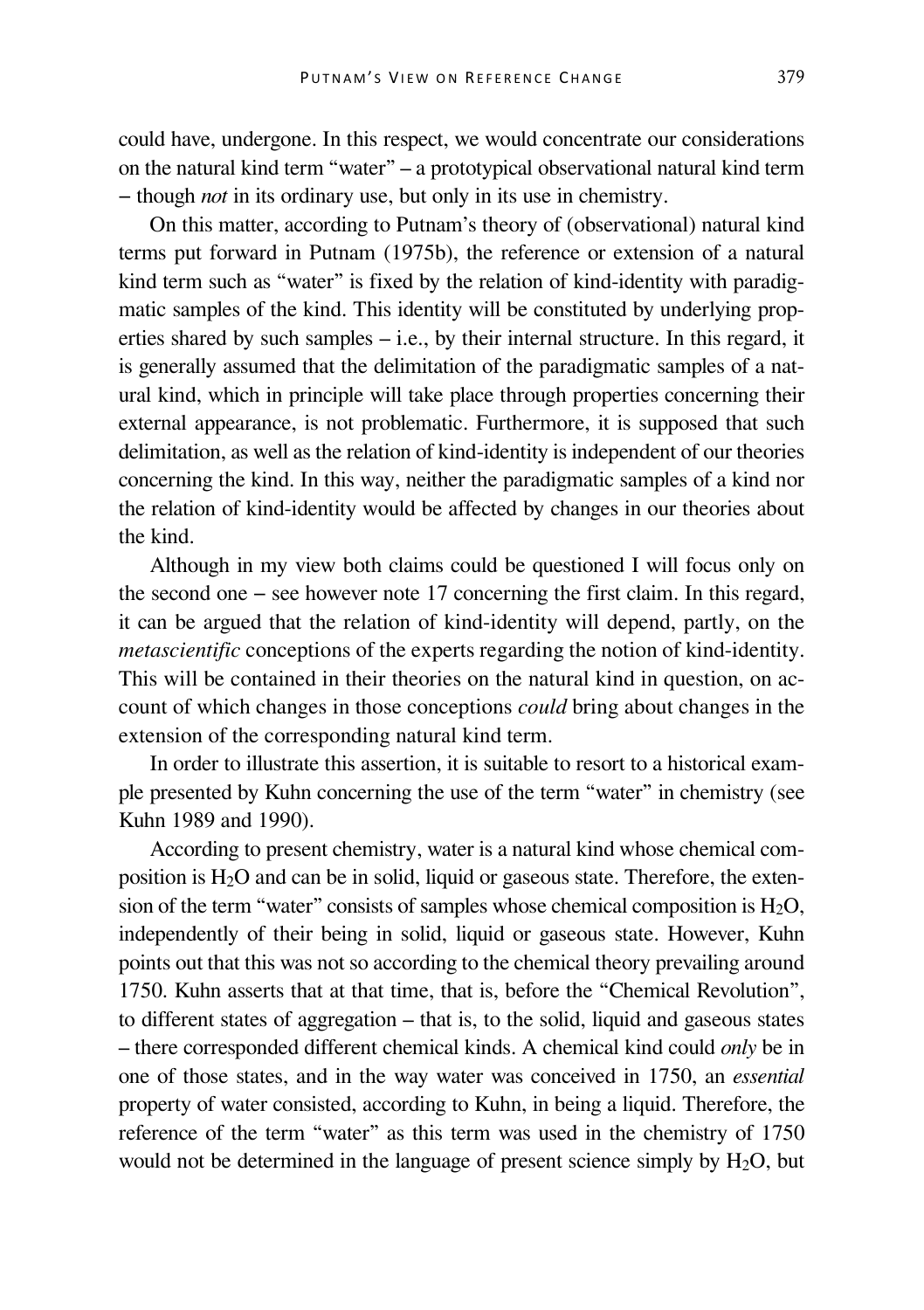by H2O *in liquid state*. Given this fact, Kuhn concludes – and I would conclude with him<sup>[15](#page-13-0)</sup> – that the extension of the term "water" as it was used in the chemistry of 1750 and as it is used at present is *different*. According to the metascientific conception of the notion of kind-identity prevailing in the chemistry of 1750, a piece of ice and a sample of water in liquid state would be instances of *different* kinds, and hence they would not be in the kind-identity relation,  $16$  although they are in such a relation according to the conception of kind-identity prevailing in present-day chemistry.<sup>[17](#page-13-2)</sup>

<span id="page-13-1"></span><sup>16</sup> As already said, according to Putnam's theory put forward in (1975b), the reference of a natural kind term like "water" is determined by the internal structure of paradigmatic samples of the kind, and in the case of water he identifies it with its molecular composition, i.e., H<sub>2</sub>O. In this regard a referee made the remark that according to Putnam's view it could be claimed that around 1750, or even before that year, the term "water" was properly applicable by speakers at that time to anything with the molecular structure H<sub>2</sub>O, not only in liquid, but also in solid or gaseous state. He added that this is the best thing we can do, from *our* present point of view, to respect *their* referential intention connected with *their* use of the term "water". Although this point is well taken, I disagree, since even if we could travel back in time and demonstrate to the scientists of that era that a drop of water and a cube of ice shared internal structure, according to their referential intention connected with their use of the term "water", it is an essential property of water to be a liquid; thus a drop of water and a cube of ice would be distinct substances. Concerning the claim that, even according to Putnam (though in his post 1970s writings), the views on kindidentity play a role in the reference of natural kind terms, see Putnam's passage corresponding to note 18. On the other hand, I would allege that the best way to understand the history of science is not to impose on it our present point of view, although it is something Putnam does in (1975b), specially in the case of the natural kind term "gold" (see Putnam 1975b, 235 ff.).

<span id="page-13-2"></span><sup>17</sup> Concerning the paradigmatic members of a kind it has to be stressed that in these considerations we are taking into account only the use of natural kind terms in science. If the "introducer" of a natural kind term needn't be the first person who introduced the term, but can be someone else, though it has to be an expert, the possibility has to be left open that different experts – or, if preferred, different "relevant experts", as Putnam said in Putnam (1975c, 287, n. 1) – carry out different introductions of the term and give rise to different chains of transmission of the term. In these introductions the experts will appeal to paradigmatic members of the kind. But it could be alleged that their delimitation

<span id="page-13-0"></span><sup>&</sup>lt;sup>15</sup> At least if we leave aside the possible application to this case of the Principle of Benefit of Doubt.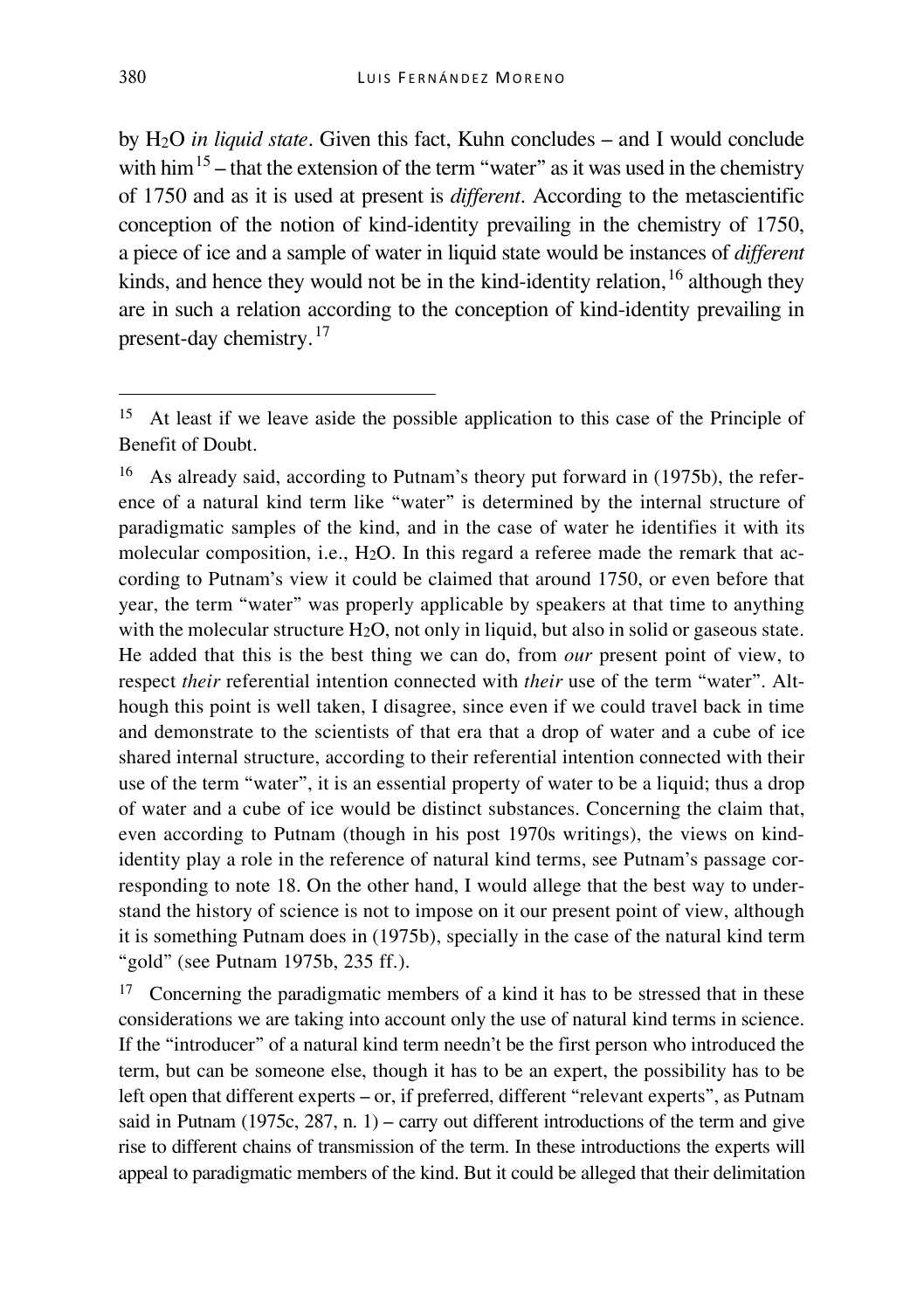Nevertheless, we do not intend to make use here of Kuhn's authority as a historian of science. If someone were to question the historical veracity of Kuhn's example, we would ask him to carry out a thought experiment in which he imagined that in about 1750 a scientific community had proposed such a theory of water, of course not as a mere stipulation. In that case, it seems reasonable to assert that in its use of the term "water", the extension of this term would be partially different from that corresponding to the use in presentday chemistry.

We can summarize a part of our preceding considerations as follows. According to Putnam's reference theory, the reference of a natural kind term is fixed *by* the relation of kind-identity with paradigmatic objects of the kind, but in the use of such terms in *science* the paradigmatic objects in question will be those involved in uses of the terms by experts. Furthermore, the relation of kind-identity will depend, partly, on the metascientific conceptions of experts about the notion of kind-identity, which will be implicitly contained in such theories, if it is not explicitly incorporated into them. Therefore, modifications in our *theories* can bring about *changes of reference*. And a later and more consistent pluralist Putnam than the one of some of his writings of the 70's would possibly assent to the foregoing considerations; in his own words, "different descriptions of the 'nature' of a natural kind should lead to not quite coextensive criteria for membership in the kind" (Putnam 1993, 77).[18](#page-14-0)

The conclusion to be drawn is that the reference of natural kind terms is determined by the relation of kind-identity with paradigmatic members of the kind and hence by the properties constituting that relation and, at the linguistic level,

of the paradigmatic members, which will have to possess the internal structure of the members of the kind which constitutes the relation of kind-identity, could be influenced, at least in part, by their view of kind-identity included in their *theories*. On account of this, a change of theory *could* bring about changes in the delimitation of the paradigmatic members of the kind and ultimately changes of reference, although these changes will not be as a rule drastic, since otherwise the experts who support successive or competing theories would be talking about different things.

<span id="page-14-0"></span><sup>&</sup>lt;sup>18</sup> In this regard, it is noteworthy that Putnam asserts that the relation of species-identity sustained by an evolutionary biologist and by a molecular biologist is different, which will cause that the corresponding criteria for membership into a species will not be completely coextensive (see Putnam 1994, 75 ff.).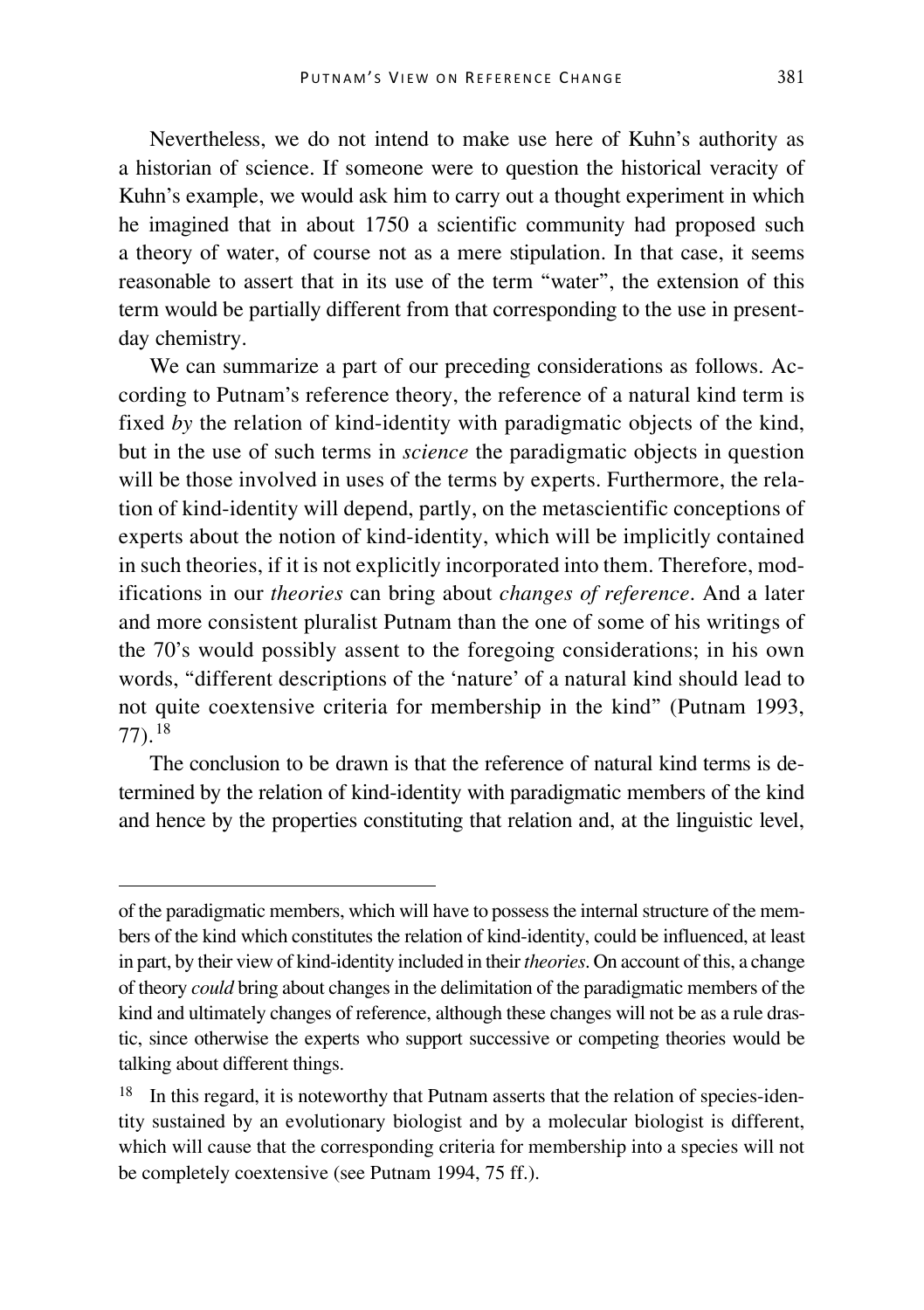by the corresponding descriptions, as well as by the theories in which they appear, and hence changes in them *can* bring about changes in the reference of natural kind terms.[19](#page-15-0),[20](#page-15-1)

#### References

- EVANS, G. (1973): The Causal Theory of Names. *Proceedings of the Aristotelian Society* 47, Supplementary Volume; reprinted in: Evans, E. (1985): *Collected Papers*. Oxford: Clarendon Press, 1-24.
- FINE, A. (1975): How to Compare Theories: Reference and Change. *Noûs* 9, 17-32.
- HARMAN, G. et al. (1974): Second General Discussion Session. *Synthese* 27, 509-521.
- KRIPKE, S. (1977): Speaker's Reference and Semantic Reference. In: French, P.A. et al. (eds.): *Contemporary Perspectives in the Philosophy of Language. Midwest Studies in Philosophy*, II. Minneapolis: University of Minnessota Press, 255-276.
- KRIPKE, S. (1980): *Naming and Necessity*. Oxford: Blackwell. (Revised and expanded edition; first published in Davidson, D. and Harmann, G. (eds.) (1972): *Semantics of Natural Language*. Dordrecht: Reidel).
- KRIPKE, S. (2013): *Reference and Existence*. Oxford: Oxford University Press.
- KUHN, T. S. (1989): Possible Worlds in History of Science. In: Allén, S. (ed.): *Possible Worlds in Humanities, Arts, and Sciences*. Berlin: Walter de Gruyter, 9-32.
- KUHN, T. S. (1990): Dubbing and Redubbing: The Vulnerability of Rigid Designation. In: Savage, C. W. (ed.): *Scientific Theories*. *Minnesota Studies in the Philosophy of Science*, vol. 14. Minneapolis: University of Minnesota Press, 298-318.
- MOULINES, U. (1995): Realismos e instrumentalismos. *Theoria* 10, 217-224.
- PUTNAM, H. (1962): The Analytic and the Synthetic. In: Feigl, H. and Maxwell, G. (eds.): *Minnesota Studies in the Philosophy of Science*, vol. III. Reprinted in: Putnam, H. (1975a): *Mind, Language and Reality*. *Philosophical Papers*, Vol. 2, Cambridge: Cambridge University Press, 33-69.

<span id="page-15-0"></span><sup>&</sup>lt;sup>19</sup> Nevertheless, it is appropriate to emphasize that the above conclusion does not entail, as already indicated, that scientists who maintain successive or competing theories are speaking about quite different things. Let us bear in mind that, in general, there will be a significant overlapping in the extension of the terms in the way they are used by supporters of such theories and it is this common part of the extension which will serve as a basis, at least to start with, for the comparison and choice of theories.

<span id="page-15-1"></span> $20\;\;$  I appreciate the comments of two referees who reviewed a previous version of this paper. This essay has been supported by the Spanish Ministry of Economy and Competitiveness in the framework of the research project FFI2014-52244-P.